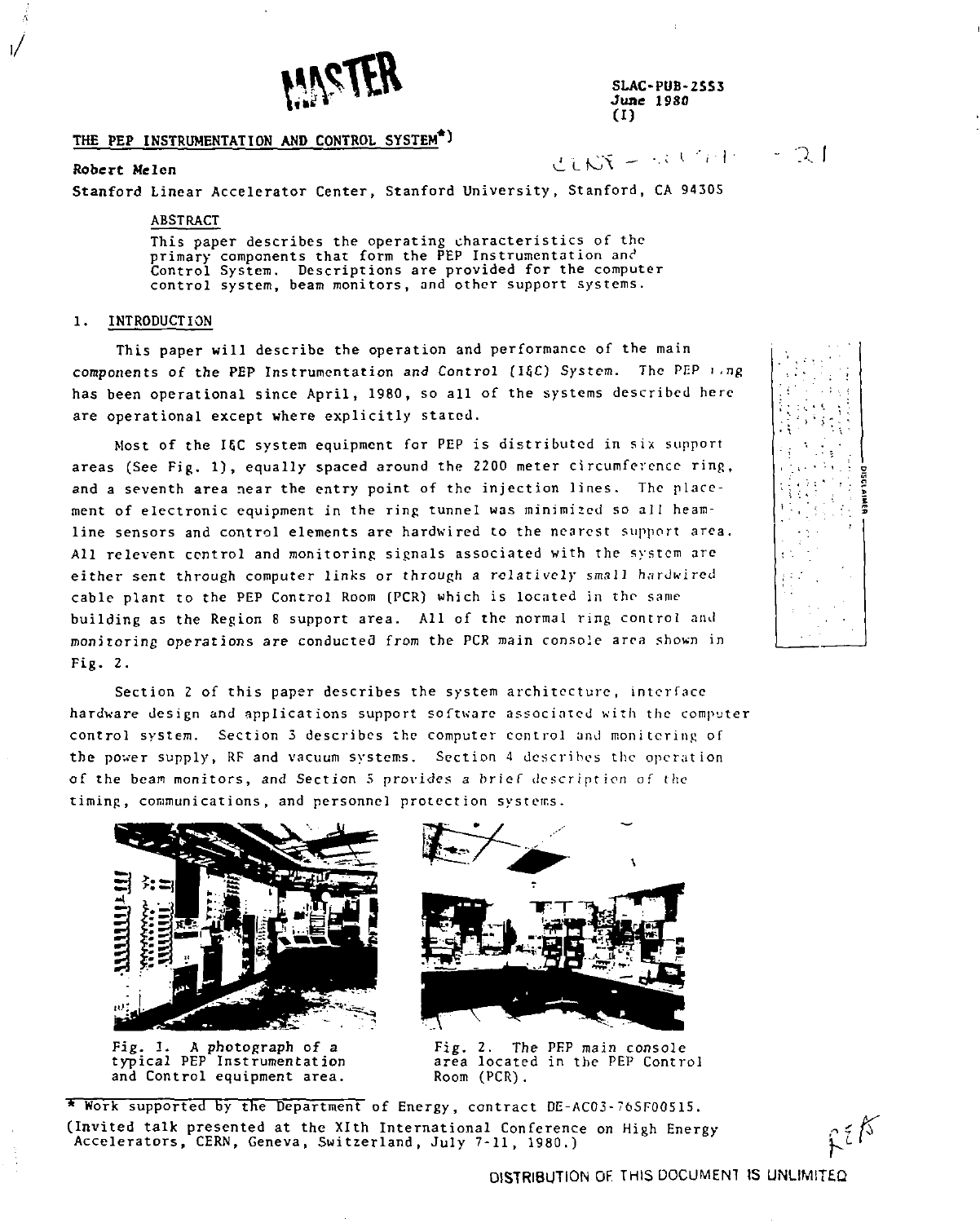# 2. THE COMPUTER CONTROL SYSTEM

# 2.1. System Architecture

A block diagram of the computer control system is shown in Fig. 3. It contains a network of 10 ModComp computers and one Digital Equipment Corp. (DEC) PDP 11/780 (VAX) computer. The MCIV central computer is attached to a single operator control console, and is connected via high speed (500 kilobaud) serial links to 9 MCI1 remote computers as well as the MCIV central secondary computer. The MCII remote computers are interfaced to a total of 50 CAMAC crates via high speed (1 mega-baud) serial links based on Synchro-



## Fig. 3. PEP Computer Control System.

ï  $\frac{1}{2}$ Ï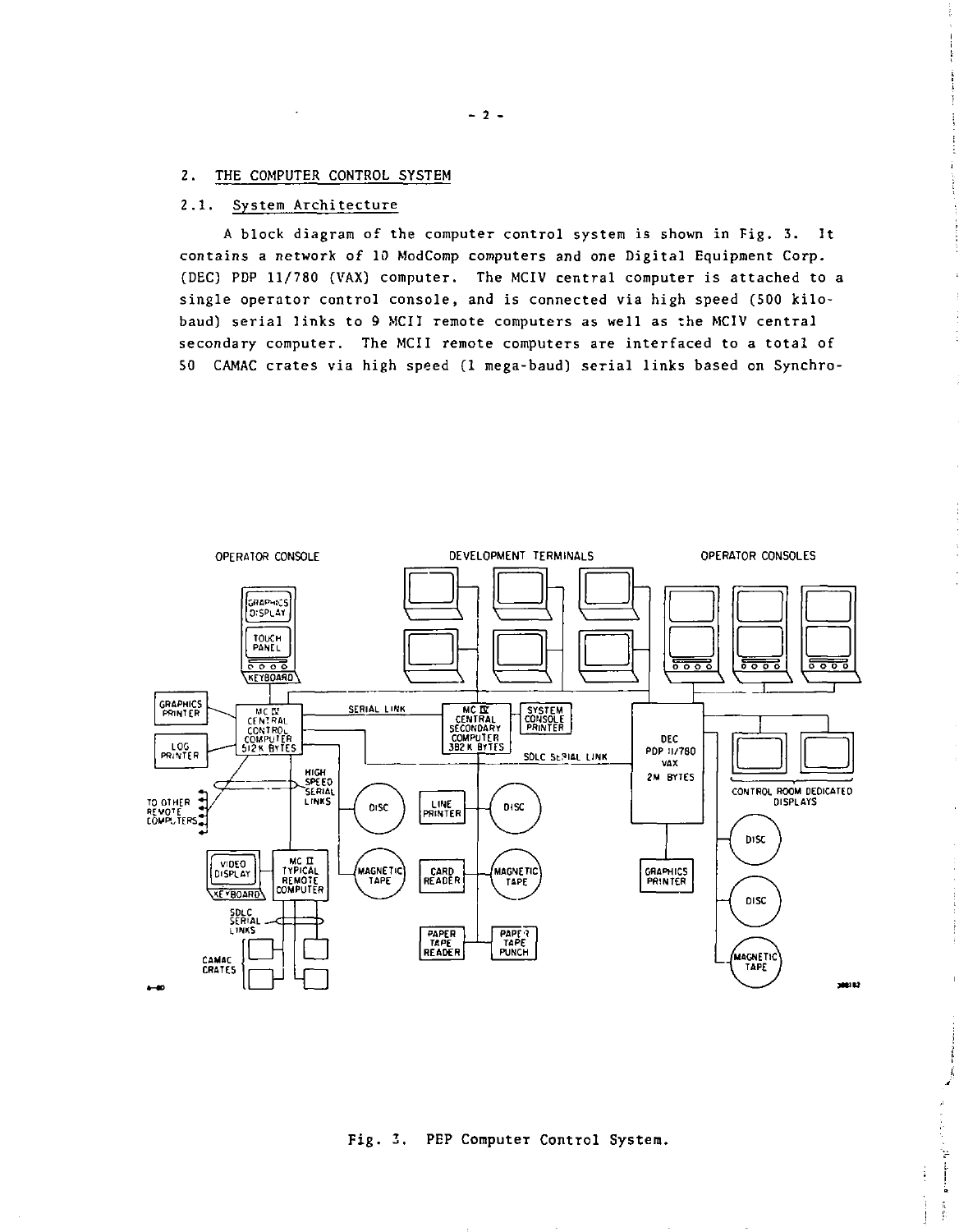nous Data Link Control  $(SDLC)^{1}$  technology. A similar link is used to connect the MCIV central control computer to the VAX.

The addition of the VAX computer to the system is a departure from earlier planned implementations<sup>2</sup>). For this reason, the system is presently in a state of flux with respect to the functions provided by the VAX and the two central MCIV computers. The system is evolving towards a configuration that will optimize the use of the strongest features of both the ModComp and VAX software operating systems: the MCIV provides a fast and flexible 1/0 structure and fast task switching; the VAX provides an operating system that can simultaneously support many physically large operating programs and online users, and provides an environment for fast, efficient program development and maintenance.

Within the next year, the system will evolve to the state where the MCIV central control computer will serve to "download" the remote processors and support the fundamental I/O data acquisition and control tasks. It will also be used to communicate with the operators through a single console to provide minimal control and monitoring functions in the event of a VAX hardware failure. The VAX computer will provide operator communication through three consoles and will perform essentially all of the higher level monitoring and control functions required for flexible and efficient operation of the ring. The VAX will communicate with the CAMAC crates through the MCIV central control computer. The central secondary MCIV will serve as a hardware backup to the central control MCIV.

A remote MCII computer is located in each of the seven I&C support areas. The eighth MCII is used as a spare and for program development. Presently, these computers are primarily used as data concentrators for the central computers. As the operational requirements of the ring become more and more demanding, it is expected that more local control and monitoring tasks will be implemented with the remote computers.

# 2.2. Interface and Operator Console Hardware

Í,

The remote computers are interfaced to the ring devices through a high speed CAMAC system which provides a serial communication link that uses the Direct Memory Access (DMA) capability of the MCII's. The CAMAC crates are physically located near the equipment to which they are connected, and are located as far as 500 m from the nearest MCII. Most interface requirements for the ~10,000 signals in the system are satisfied by five basic CAMAC modules; a 16-channel 12-bit analog monitoring module; a 8-channel 12-bit analog control module; a 16-channel latched relay module; a 16-channel pulsed relay module; and a 16-channel opto-isolated digital monitoring module. Figure 4 shows a profile view of a typical CAMAC crate in the system.

Microprocessor based controllers for the CAMAC crates and MCII SDLC serial link controllers have been developed for  $PEP<sup>3</sup>$ ,  $)$ . Tasks in remote computers communicate with the crate controllers by means of messages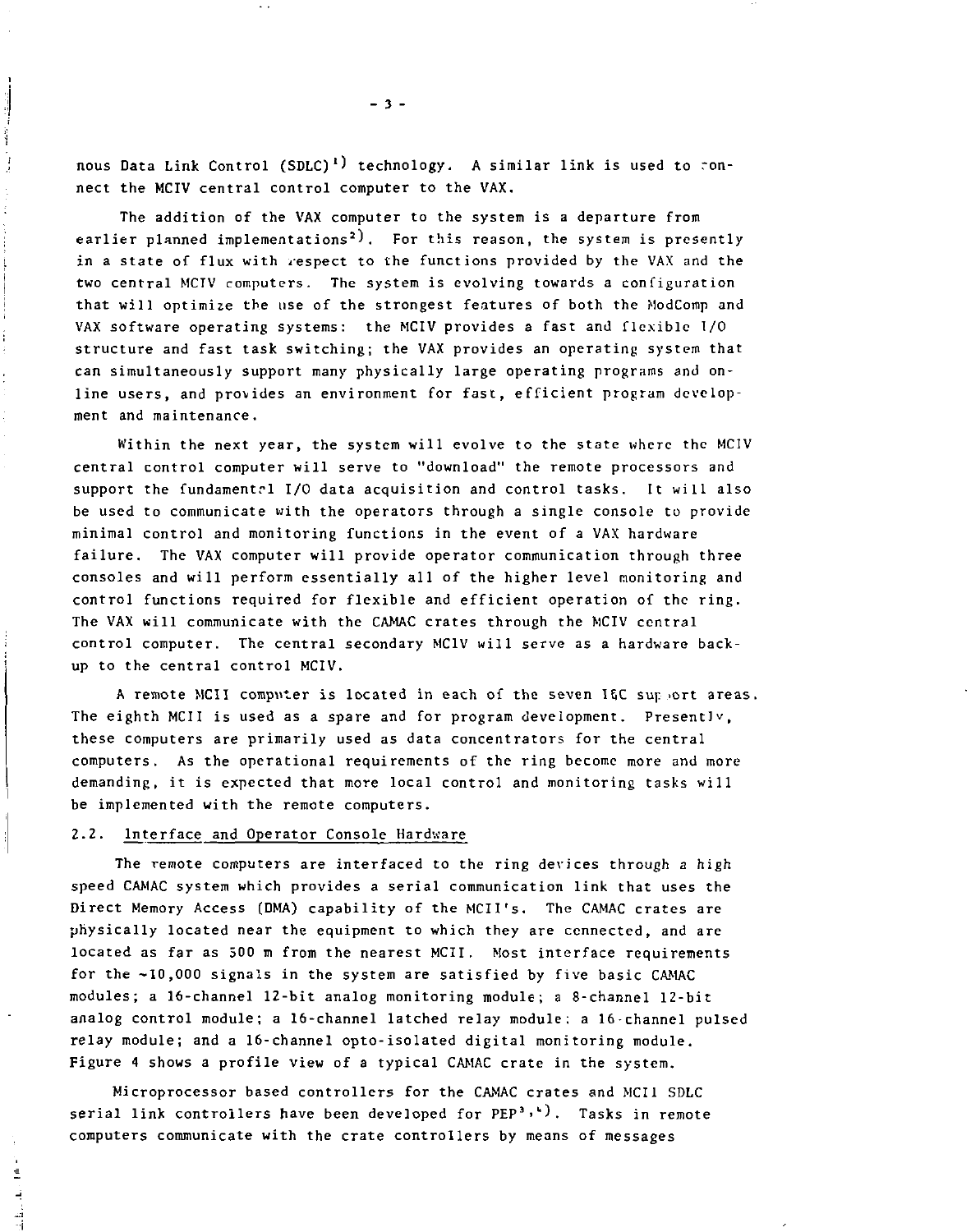

containing an assortment of digital and analog I/O modu1es. The rightmost two slots contain a PLP SDLC crate controller.

4 incrementally encoded general purpose s1cw knobs, each with its own IS character plasma display. The operator can perform the following functions through the use of the touch panels: the selection of displays to be presented on the CRT's; the assignment of slew knobs to the set point control of specific signals: the binary control (on/off, in/out, etc.) of specific signals; the initiation of control algorithms; and the selection of other touch panels. Figure 5 shows two adjacent MCIV and VAX operator consoles.

### 2.3. Applications Support Software

quickly execute lists of random CAMAC commands. By using these features, it is possible to collect input data or to provide output data at the rate of 3 ms of overhead for the message transaction plus 40 us per CAMAC command.

describing CAMAC actions to be performed. The crate controllers are designed to

Each of the operator consoles in the system contains the following equip $ment: a 512 element by 256 line eight$ color ful1-graphics raster-scan CRT display; a 512 × 512 monochrome fullgraphics raster-scan CRT display with an integral touch panel having the capability of providing an 8 by 8 matrix of town. Fig. 4. Typical CAMAC crate<br>containing an accortment of the buttons; an alpha-numeric keyboard; and



Fig. 5. Two operator consoles. The leftmost touch panel and display, and the topmost knob panel *arc* connected to the MCIV central control computer. The remaining elements are connected to the DEC VAX.

> ۰, Ģ

The routines described here provide a systematic and convenient methou for FORTRAN application programs to communicate with the ring operators, to perform data I/O functions, and to communicate with other applications programs.

## 2.1.1. Pata base routines

The PEP data base ro tines provide a means for application programs to be written without detailed knowledge about the memo:y or CAMAC location of signals of interest, the units associated with the signals, or their conversion factors. Instead this information is maintained on a common disk oriented data base which provides one disk record for each signal in the PEP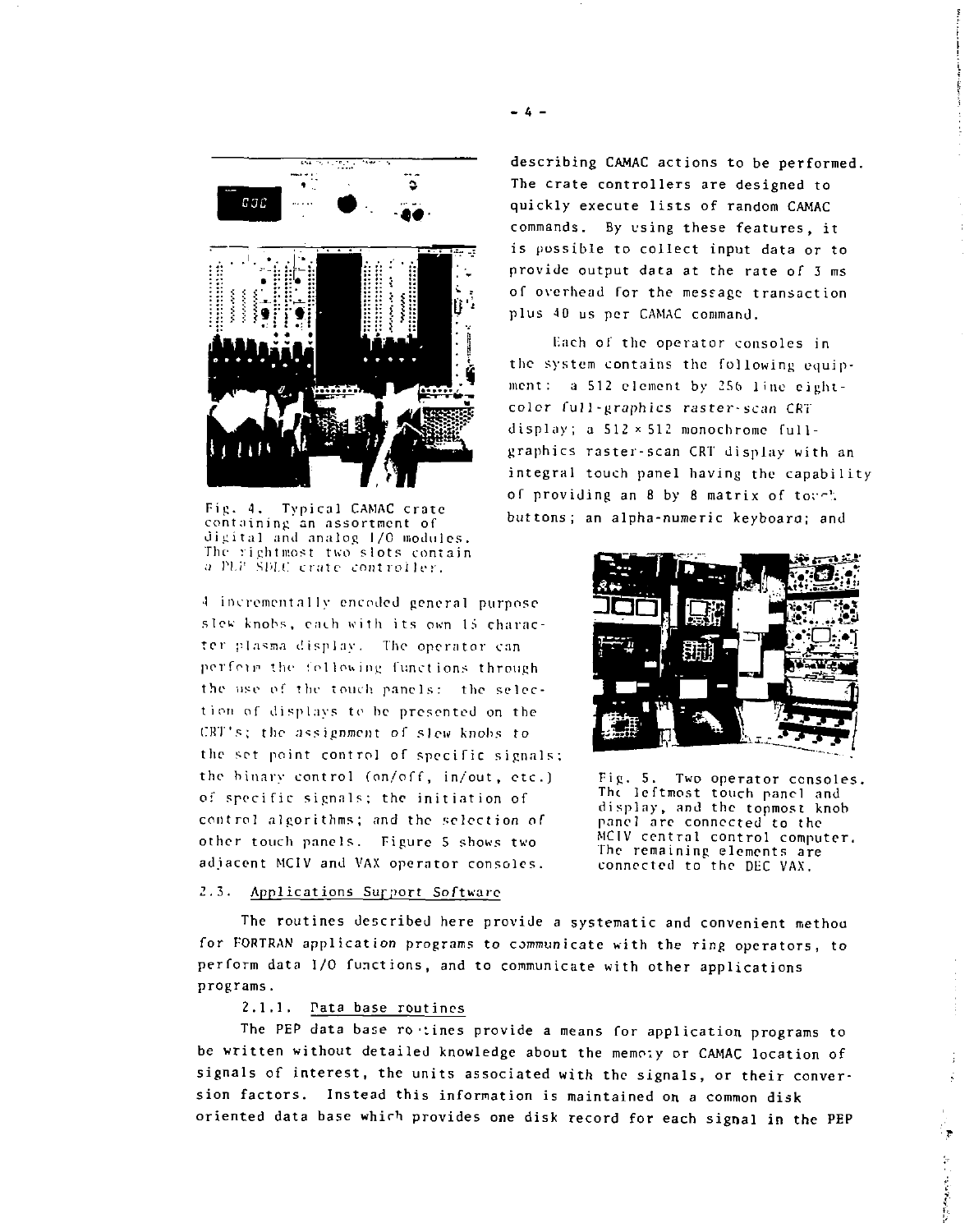system. The creation of this data base begins with a tree-structured description of the approximately 13,000 hardware and software data signals. The following excerpt from that description defines 1080 signals associated with vacuum ion-pump power supply chassis:

> $V =$  vacuum signals in regions = 2, 4, 6, 8, 10, 12 Each V has 15 supply chassis (VS) Each VS has class DM on/off monitor Each VS has 3 channels representing ion pumps (VSP) Each VSP has: class DM on/off status class DC pulsed on-control class DC pulsed off-control class DV pump current I

A computer program expands the tree description and assigns a unique signal name and disk record to each signal. The name is formed by a combination of letters and indices. For instance, "V6S2P3/DC1" refers to the first digital control CDC] signal for the third pump channel in the second chassis connected to the region 6 remote computer.

A group of signals may be named by omitting indices. Tor example, V6SP/DC1 refers to the first dc signal for all pumps in region 6 and VSP,'DO refers the first dc signal for all pumps in the ring. The structured signal names provide an efficient way for programs to access data, but because they are not sufficiently mnemonic for operator use, a "display name" is provided as a data base attribute for each signal.

An important criterion for any large signal data base is that the data for signal names can be quickly located. This is accomplished by preprocessing the tree-structured signal list to form tables and lists which can be used at run time to quickly compute the locations of signal data.

## 2.2.2. Data acquisition and control routines

Data moni toring funct ions for the ring arc *pc r* formed by a program with an initialization phase that searches through the disk data to form lists of CAMAC commands associated with all of the monitored signals for each CAMAC crate in the system. These named lists are transferred to their respective CAMAC rate controllers, In normal operation, the remote computers continuously collect data from their respective CAMAC crates and forward the refreshed data to the central control computer. The central control computer maintains a copy of the latest data for each signal in its core memory. Applications tasks can access data by providing signals identifiers (SID's) which are offset pointers into the data arrays in the central control computers. A subroutine is provided that quickly converts user oriented signal names to SID's using tables created by the tree-structured signal list preprocessor.

Applications programs can output data to digital CAMAC modules by supplying SID's and data to the data I/O routines. That information is then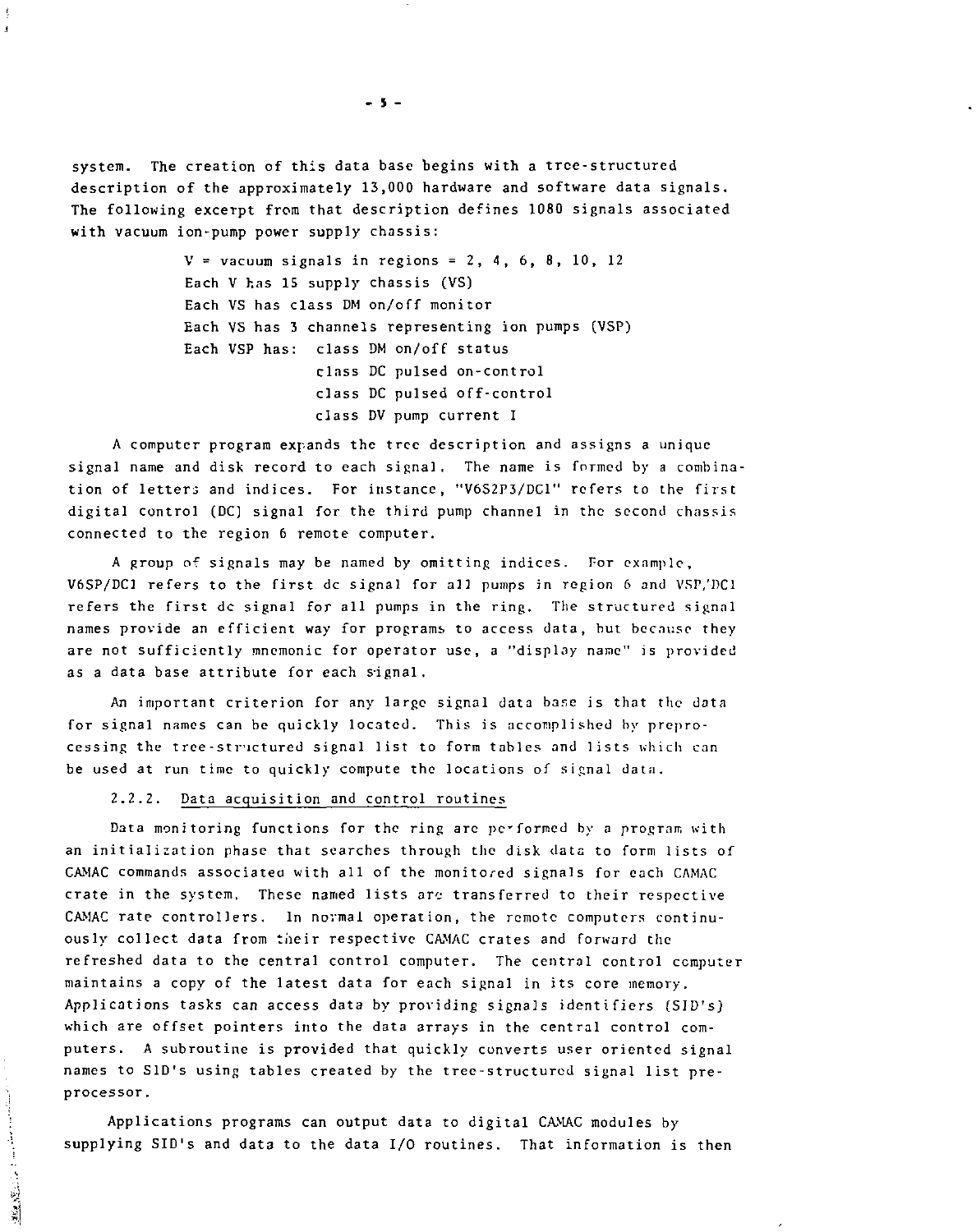transmitted to the remote computers which use the SID's to find the appropriate CAMAC commands from previously initialized tables. The remote computers then send messages to the appropriate crate controllers which execute the CAMAC commands.

There are two forms of analog control available to applications programs, direct and ramped. For direct analog control (AC) *t* the applications programs supply the SID's and data values. This information is transmitted to the remote computer which updates the data values in a table contained in its memory and then sends the table of values to the AC CAMAC modules.

Ramped analog control is used to change a group of setpoints simultaneously. The user supplies the end point value of each signal to be changed and a maximum step size. The system computes an increment value for each signal which will cause all signals to reach their end-point values after the same number of steps. A common interrupt pulser is used to synchronize ramping activity in all remote computers.

### 2.2.3. Touchpanel routines

The director program provides application program communications with the PEP operators through the touch panels and slew knobs, and provides communication between programs. The stiucture and operation of the touch pane Is is defined by an object code created by a touch panel compiler. This compiler allows the specifications of the location of a button, its title, and the actions to be taken when it is touched by an operator. The following actions may be defined: a specified program may be initiated or terminated; specified data may be sent to a specified signal; a slew knob may be attached to a signal; an "event" may be decleared which can be used to notify programs that the button has been activated. The Director allows any program to simulate operator actions and it also provides a flexible method for program to program communications by allowing several options for enqueing/dequeing arbitrarily named messages to/frum a common message pool.

## 2.2.4. Graphics routines

Primary graphics support for the full graphics CRT's has been provided by modifying the Unified Graphics<sup>5</sup>) and Handypak<sup>6</sup>) packages, originally written for the SLAC "Triplex" central computing facility, for use on the MCIV and VAX in conjection with the PEP graphics hardware. Having graphics "calls" compatible with the Triplex system has proven useful because many applications programs have been developed on the Triplex and then moved to the PEP system by use of a RS-232 serial link.

## 3. CONTROL AND MONITORING OF THE MAGNET POWER SUPPLY, RF, AND VACUUM SYSTEMS

#### 3.1. Power Supply Control and Monitoring

There are approximately 25 main chopper power supplies and 150 trim **and**  steering supplies in PEP. The chopper supplies require **high-precision control and monitoring,** so **their analog set-point** is **determined by 16-bit DAC's**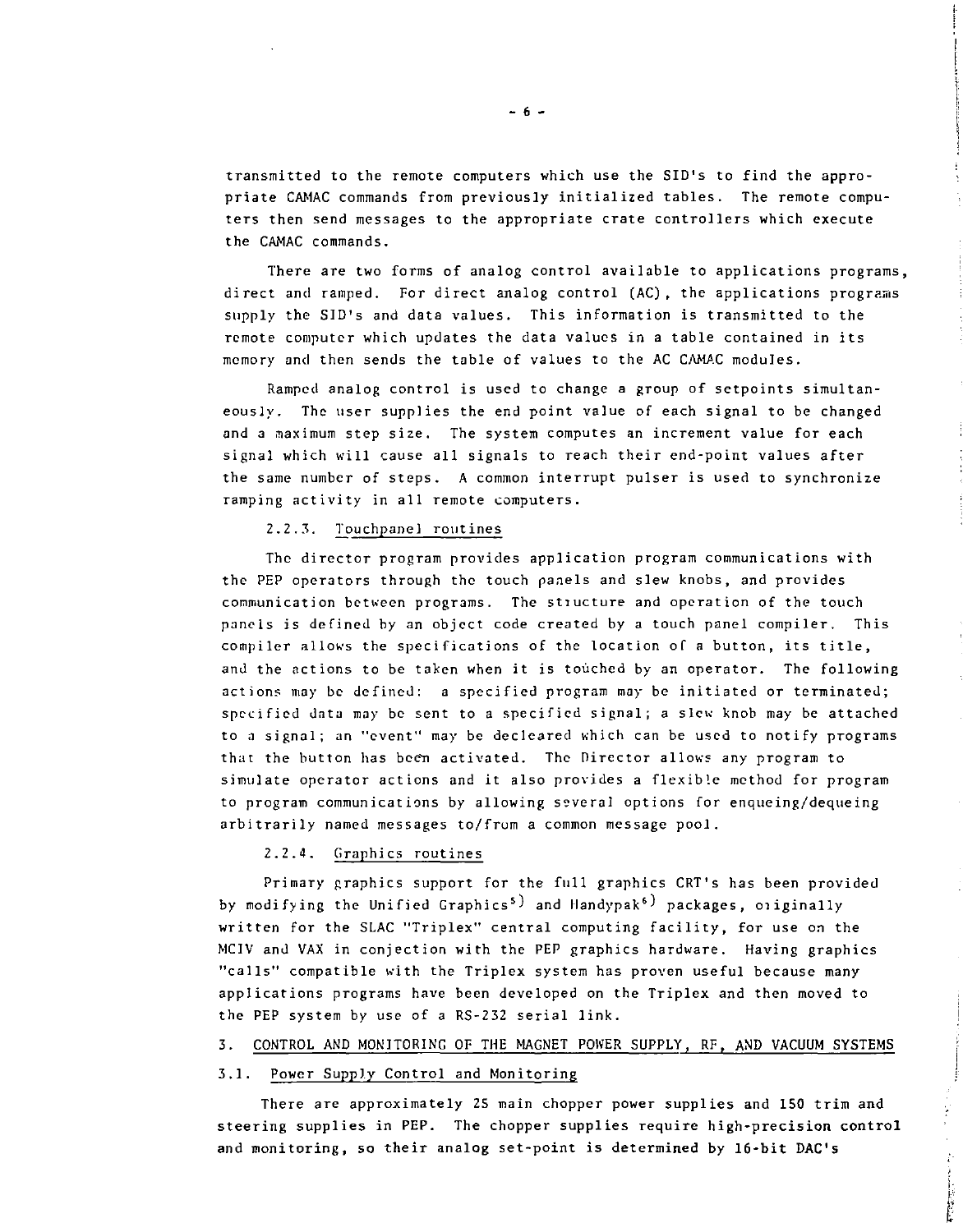located within the power supply controllers and their supply current is monitored with high precision transductors attached re a relay-multiplexed integrating digital voltmeter (DVM) system. The trim and steering supplies are interfaced to the computer through standard 12-bit resolution analog output and analog input CAMAC modules.

Control and monitoring software has been written to allow operators to perform the following functions:

- Display the setpoint and monitored current for each supply in amps and display the operational state of the supplies.
- Attach any supply to a manually controlled knob or ramp any supply to a desired setpoint entered through a terminal.
- Save a set of monitored currents for future use.
- Restore magnet currents to a previously determined set of currents.
- Perforin a calibration procedure to determine correction constants to the nominal output current vs DAC setting transfer function.
- Perform a test procedure to test the linearity of the DAC-power supply system.
- "Standardize" the magnet system.

In addition to the relatively straightforward control and monitoring functions described above, an extensive set of on-line lattice modeling and control programs<sup>2,7-8</sup>) are provided that allow the ramping of power supplies without loss of beam to a new lattice described only in terms of the following beam parameters: the betatron tune  $v_x$ ,  $v_y$ ; the betatron functions  $\beta_x$ ,  $\beta_y$ ; the interaction dispersion function  $\eta$ ; the chromaticities; and the beam energy E. Magnet strengths are derived from the on-line theoretical mathematical models of the ring and are then passed through polynomial transfer functions for magnetic measurement and transductor calibrations in order to obtain the required magnet currents.

# 3.2. RF System Control and Monitoring

**SALE AND CONTROL** 

Typically, RF systems for storage rings are very large and complex, and PEP is no exception. Approximately 3000 computer signals are related to the control and monitoring of power supplies, phase controls, thermocouples, tuner positions, etc., that are associated with the 12 PEP RF stations. Up to the present time, most of the RF programs have been of the "look and adjust" type. Further software efforts will center on providing extensive surveillance programs. Also, fully automated routines will be provided that set up a group of stations for a specified operating configuration and will automatically adjust RF controls to maintain a constant synchrotron tune  $v<sub>e</sub>$ while the magnetic lattice is ramped between configurations.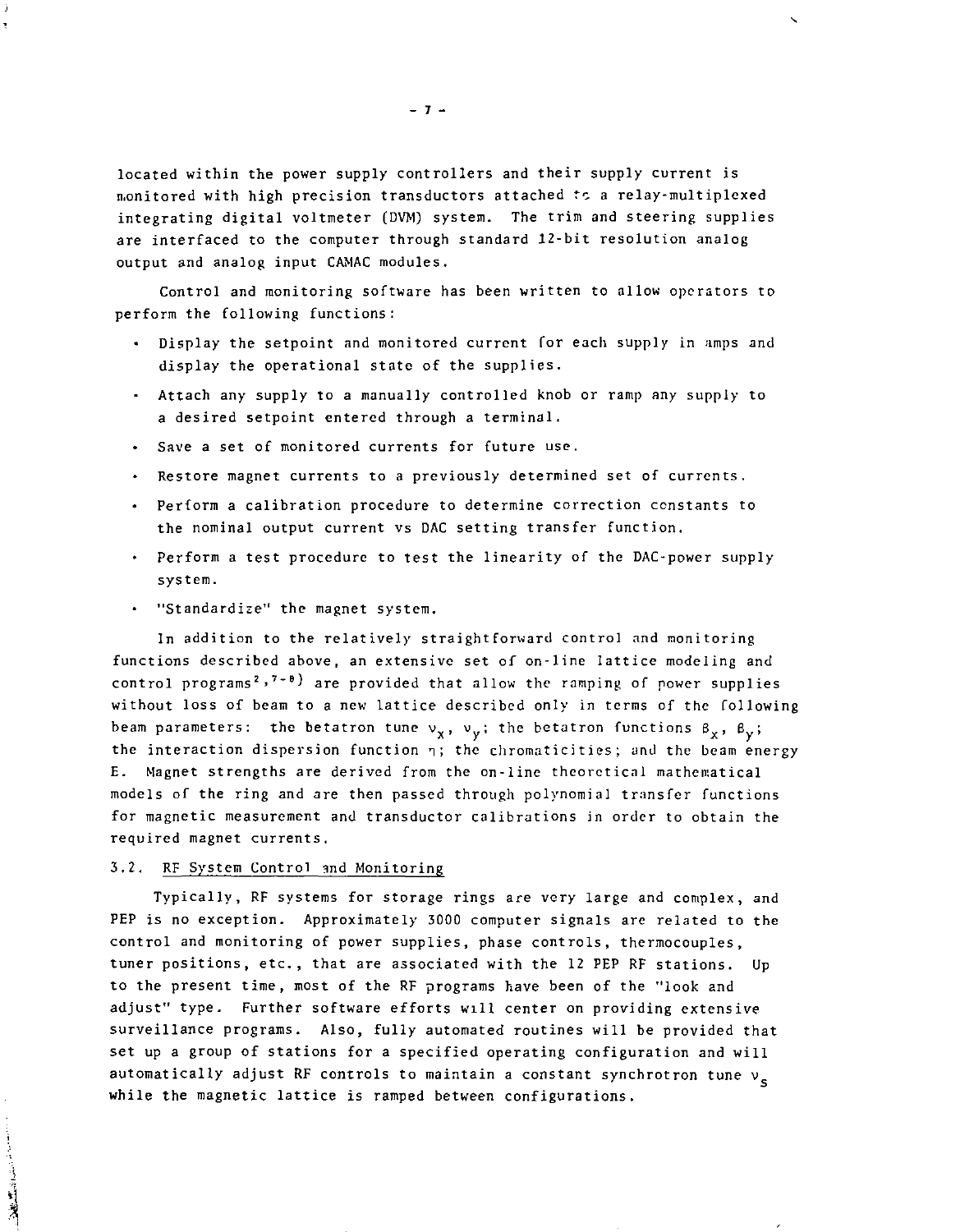# 3.3. Vacuum System Control and Monitoring

Approximately 250 channels of vacuum ion-pump power supplies are used for the ring. Each channel provides S kV to an open circuit and 50 mA of current to a short circuit. The current provided by each channel is monitored by the computer system over its range of interest  $\sim$  1 µA to 10 mA  $\sim$ - by the relay-multiplexed DVM system. Individual ion-pump current readouts are used to provide coarse information concerning the ring vacuum. Approximately 100 ion-gauges are interfaced to the computer to provide more accurate information for specific geographic regions.

A system to help pinpoint the location of a catastrophic vacuum failure has been provided, but is not yet operational. This system utilizes a CAMAC module to continually scan "overcurrent" outputs from all ion-pump channels in a given region. The time of the last transition to the "overcurrent" state is logged into the module. Then after the failure, the computer system produces a record of the sequence of pump overcurrent readings. This sequence can be used in determining the location of the vacuum fault.

# 4. BhAM MONITORS

# 4.1. Beam Position Monitoring System

Figure 6 shows a block diagram of the beam position monitoring equipment. Bi-polar pulses from 4 buttons associated with 18 monitors in each region are multiplexed with coaxial relays to provide signals to a single detector system<sup>19)</sup>. This detector system linearly stretches and integrates the pulses to provide a broad 20 ns pulse. A computer controlled CAMAC timing module provides a reference to a high speed synchronous sampling circuit that creates a Jc voltage directly relatcd to the peak of the input pulse.

Upon a command from the operator, 72 dc voltages (18 monitors \* 4 buttons) are read by the local remote computer and passed to the central computer. Horizontal and vertical beam positions are then calculated by using the button values. After the scan has been completed, a dispiny showing the orbit is



Fig. 6. Beam position monitoring system block diagram.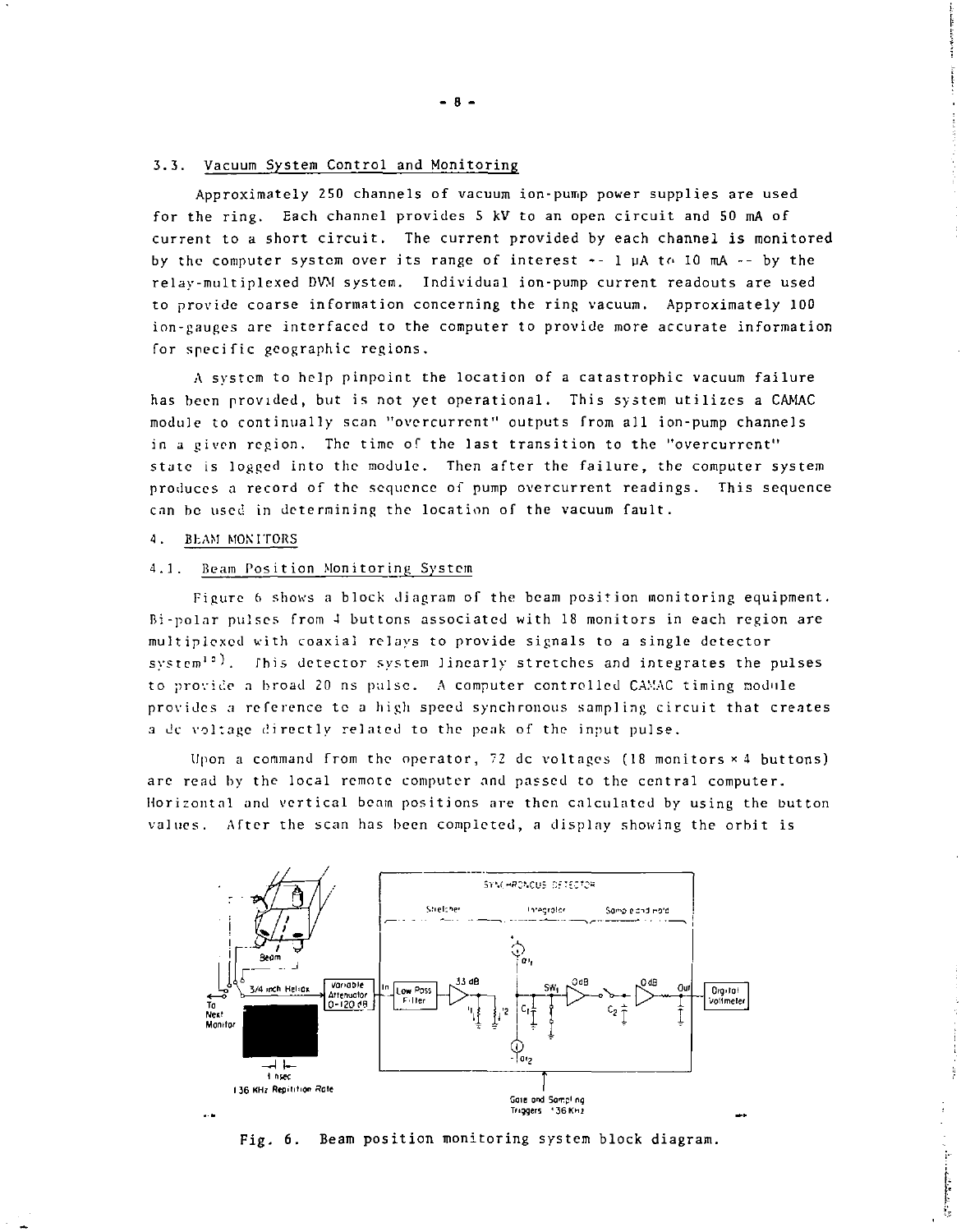presented to the operator. The operator can then initiate a program to calculate magnet steering currents for global or regional orbit corrections<sup>11</sup>. The predicted "corrected" orbit is calculated and is then superimposed on the orbit scan display for the operator's approval. The operator can then reject the correction or initiate the correction process to ramp the steering supplies to their new values. The whole process of making the position measurement and performing the orbit correction requires 5-10 minutes.

Because of their extreme importance to the successful operation of the ring, a special effort has been taken to insure that the orbit measurements are as accurate as possible. The electrical response of each menitor in the system was measured before its chamber was installed. A precision iig developed for this purpose inserted a 30 cm transmitting antenna into the end of the chamber. The response of the buttons was measured *(or* sovera1 transverse antenna positions. This information was then used to derive monitorspecific constants for the on-line position calculations polynomials. Alignment data is also factored into the calculations to correct for spall positional installation errors.

## 4.2. Synchrotron Light System

j

 $\ddot{\cdot}$ 

÷,

ļ

The synchrotron light emitted from the bending electron and positron beams at PEP are used to determine many important beam parameters related to beam shape and intensity.

Two thin beryllium mirrors, one for c<sup>+</sup> and one for e<sup>-</sup> beams, are located within the beam chamber. They reflect visible light through a  $17$  m path, consisting of a quartz window and a series of mirrors, to a small surface building. The surface building houses a light table that supports a system of light splitters and sensors used to perform the following measurements.

- A portion of the light is focussed directly on TV cameras for direct viewing by operators.
- A portion of the light is focussed on photodiodes to provide a measurement of the total current for each beam, and to provide individual bunch current measurements.
- The horizontal and vertical profile of each beam is displayed on CRT's whose input is derived by photomultipliers sensing a portion of light reflected by oscillating mirror scanners.
- A high speed (100 ps) photodiode and sampling oscillcscope are used to examine the length of a single bunch. The light for this measurement is delayed with a SO m optical delay path to accommodate the use of a beam derived trigger for the sampling scope.

## 4.3. Tune Measurement

The betatron tune of the beam is measured by transversely exciting the beam with excitation amplifiers. Fast pulses received from striplines are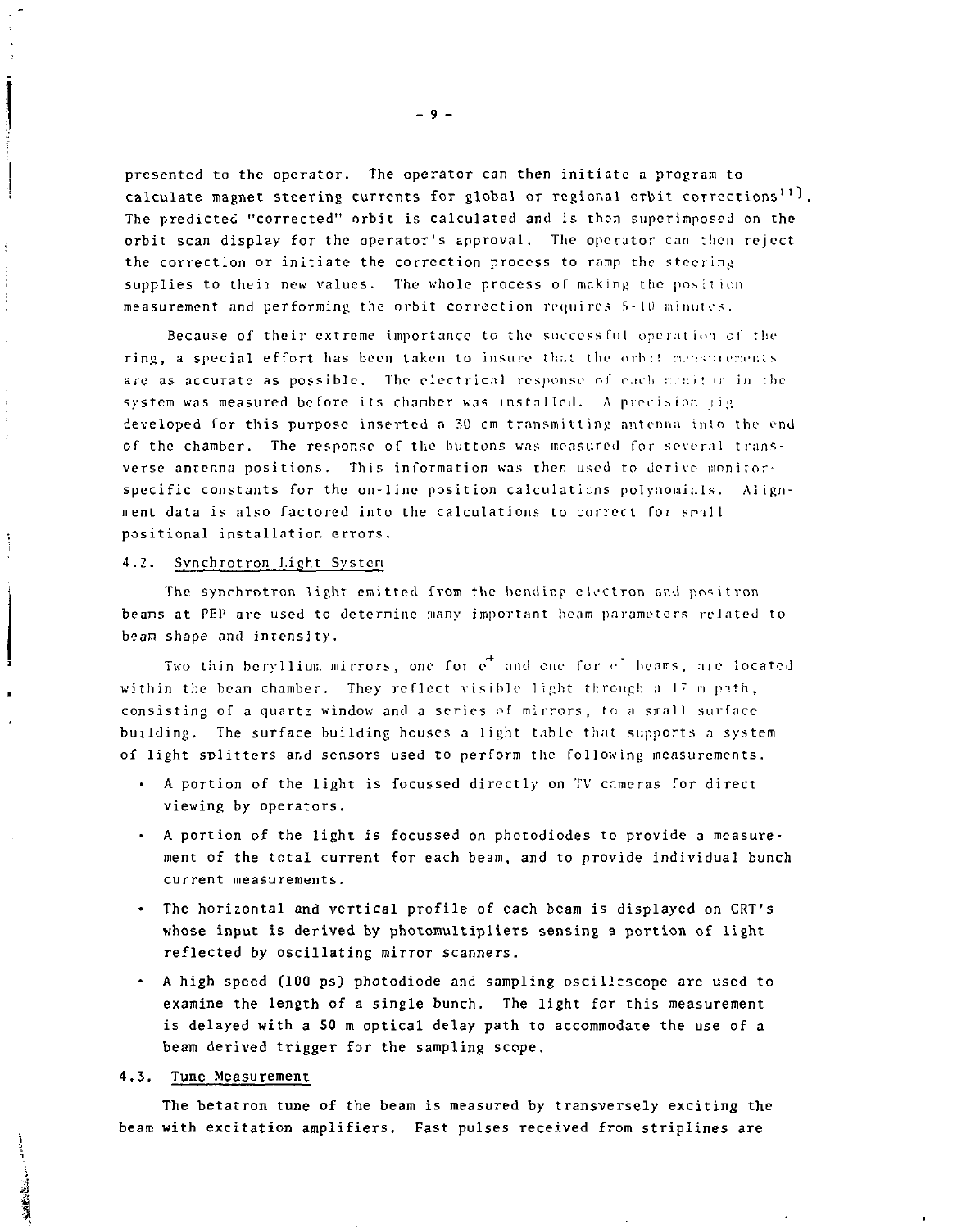demodulated and analyzed with a low-frequency wave analyzer. The synchrotron tune is obtained by phase-modulating an RF klystron and measuring the frequency of resultant transverse motion with the wave analyzer.

# 4.4. Transverse Beam Feedback System

Figure 7 shows the block diagram of a closed-loop feedback system<sup>12</sup>) that has been developed for PEP to damp transvarse oscillations of the beam. Twelve wide-band detectors<sup>13</sup>) are used to sample-and-hold vertical and horizontal "error" signals for the 3 bunches in each beam. *A* modulated suppressed-carrier 9.8 MHz excitation amplifier is used to drive the beam and close the loop. The excitation amplifier is modulated by a complex timing and multiplexing system that selects the appropriate horizontal and vertical detected "eiror" signals to apply to a bunch as it passes by the excitation electrodes.



Fig. 7. Transverse beam feedback system block diagram.

İ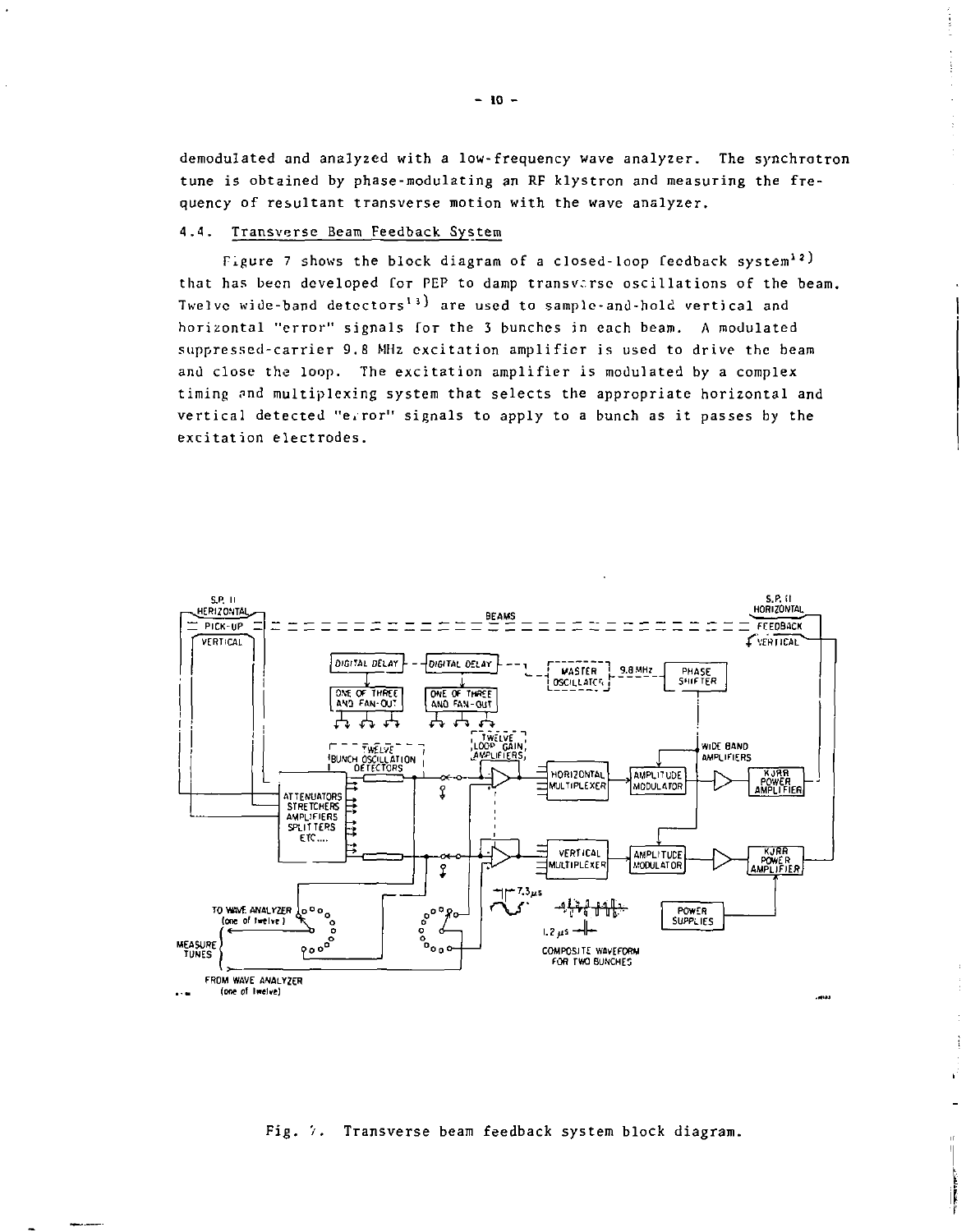## 4.5. Direct Current Current Transformer (DCCT)

A DCCT is provided to obtain the total current in the ring. The DCCT is primarily used as a calibration device for other beam intensity measurement devices which have no means of absolute calibration. A non-conducting ceramic gap is placed in the beseline to prevent the measurement of low frequency leakage currents and current induced into the beamlinc as a result of magnet ramping.

# 5. TIMING, COMMUNICATIONS, AND PERSONNEL PROTECTION SYSTEMS

## 5.1. Timing System

The PEP timing system generates gates and timing pulses for use by all beam sensors and exciters. The system supports modules that produce timing signals synchrotnous to the beam and allow for manual or computerized phase adjustment in 2.7 ns (1 RF bucket) steps. The system .ilso provides complex tiging patterns used by the SLAC LINAC during the injection process.

## 5.2. Communication

Quality voice communication has proven to be one of the most vital •omponents in the checkout and maintenance of PEP equipment. All main equip ment and control areas at PEP have been connected by a system of highfidelity intercoms. Additionally, ~200 12-channel headset intercom stations have been located in the beam tunnel and near all equipment racks. This system allows convenient communication between any two pieces of equipment on the PEP site.

## 5.3. Personnel Protection System

The physical layout of the ring requires that six experimental areas be shut down if access into any experimental area is desired. Because of this fact and the fact that emergency repair entries into the tunnel provide major disruptions in a physics program, extensive efforts have been made to provide a Personnel Protection System (PPS) that minimises the downtime cidated by entries into protected areas without sacrificing the overall safaty aspects of the ring. The ring and its injection lines have been divided into 14 individually monitored and controlled zones. <sup>n</sup>y carefully monitoring and controlling personnel accesses to specific zones, an operator can switftly and safely resecure the ring after the entry by securring only those specific zones that were compromised.

A prototype automated entry system is presently undergoing tests. This system maintains records of entries and exits to/from an area that is in "controlled" access. A "bar-code" strip, similar to those used in retail stores, has been attached to the dosimeters of all SLAC personnel. An inexpensive reader is used at the entry gate to transmit the coded data via a RS-232 message to a micro-processor system in PCR.